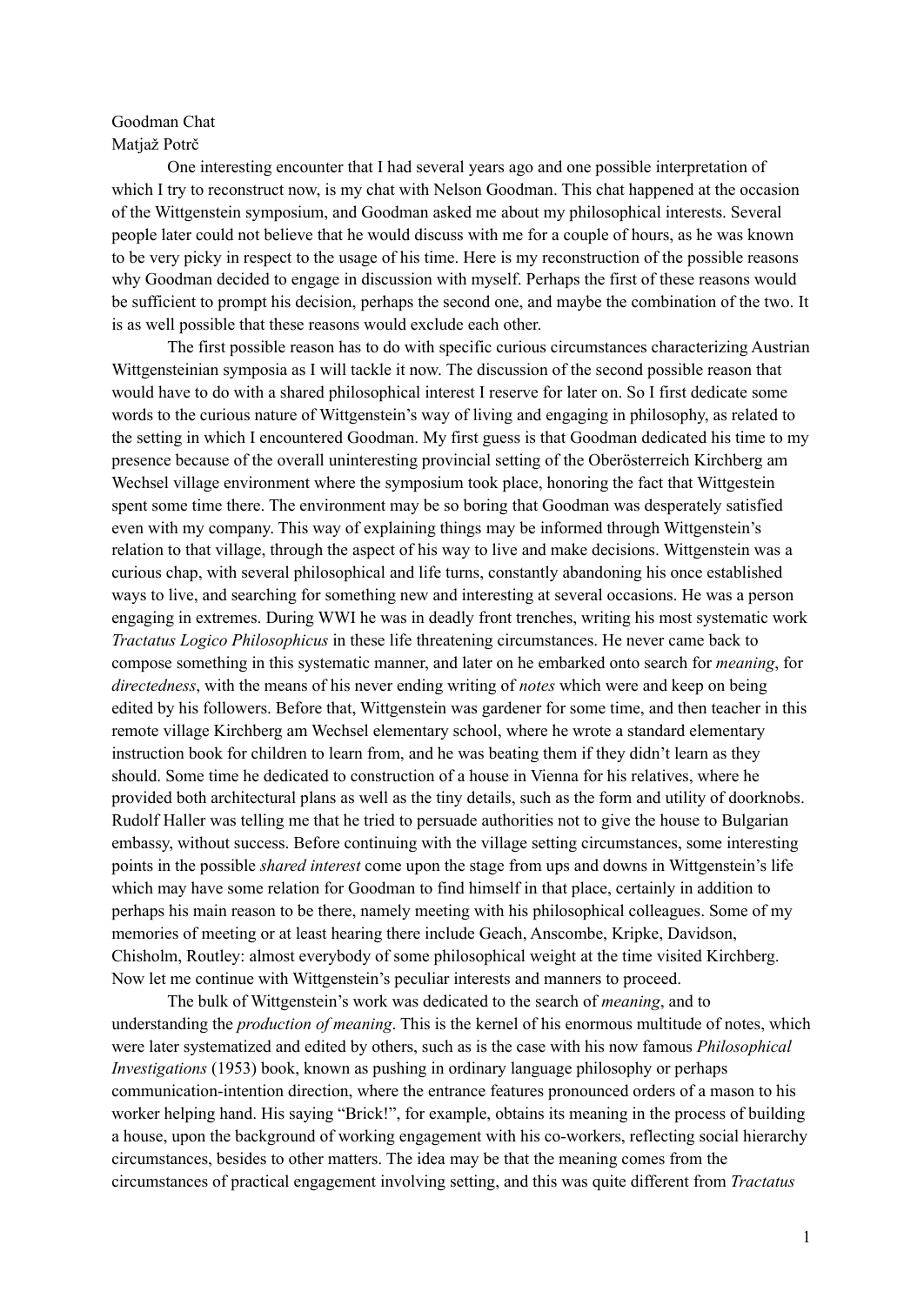meaning atomism. In fact, in writing his never ending notes, so many trials to get to the *sense* in a convoluted manner from many diverse angles, Wittgenstein may be said to having engaged in the *narrative* background approach as the key of unravelling the *making* of *sense*, which continued to be his main preoccupation. This search was a kind of *necessity* to write for him, and this engagement *never ended to write itself*. As Lacan later formulated it: "Nécessaire: ce qui ne cesse pas de s'écrire." It is interesting that in his writing permutations, Lacan mentioned Hintikka as the point of reference. As I later met Hintikka in person at the occasion of a Firenze conference, his wife Merrill (an earlier JFK acquaintance) told me that he is completely engaged in Wittgenstein's Bloomsbury group connection. As said, the never ending writing of notes by Wittgenstein was there as his trial to get to the difficult process of *making sense*, and catching the perception of *aspectual meaning* production. Because of this, he approached Bloomsburys with their similar preoccupation, which extended from Wirginia Woolf's experimental fiction, to Roger Fry's cubism and John Maynard Keynes, all this combined with his queer positioning. The making of sense, making of *meaning,* was approached from all these different engagement camps, where the search for the *narrative* sense enabling background, from several perspectives, was the main preoccupation, one may say.

Kirchberg am Wechsel became one of the most important philosophical gatherings in Wittgenstein's honor. Rudolf Haller from Graz established this, and practically all important philosophers at that time came to participate. Chisholm was one of these, establishing the link to Meinongian and Brentanian tradition. There was a new elementary school building made in Kirchberg which locals were eager to show to the world, and there was a guy with philosophical interest farming trouts. The peripheral village characteristics later came to the fore with canceling of a conference dedicated to ethics, because of dissatisfaction of locals with Peter Singer's views. Anyway, I attended the Kirchberg conference on several occasions, with presentations of my own papers, and I met several people, some of them coming to Ljubljana, or I met them at various occasions. So I visited Barry Stroud later on at the occasion of my visit to Oxford with Kathy Wilkes. Stroud had a research time in the center of Oxford, and in our discussion he told me that it is essential to take a decisive sceptical look at the very beginning of the book you start to read; yes he was a skeptic. In these notes I try to indicate the *narrative* background of *understanding* which is behind Wittgeinstein never ending to be written search for the process of *making sense*, to be *relevantly directed* at things that matter. I emphasize this because, as I reconstruct it now, this may be the main second possible reason why Goodman dedicated some of his precious time to have some conversation with myself. It must have been that I was at the communication-intention side of the *directedness* or referring agency approach at that time, and this is one thing which may have prompted his interest. Goodman is the author of the book called *Fact, Fiction and Forecast*, where the *narrative* angle has the main importance. Forecast may be tied to the *narrative temporality*, and he famously tackled it with the *grue* problem: a predicate will extend to include blue things in the future, although now it only refers to green. Should we treat it as a forecast predicate then? Narrative approach may be one way out. There is *anticipation, expectation*, as related to the entire narrative setting background, which enables not just inductive generalizations, but *abductive* hypothesis to the best explanation of ongoing trials in giving the *meaning* to the occurrent content *scene*. The most important thing which Goodman engaged in was the *narrative* story background, which would provide *understanding*, and not just something of the presumed direct knowledge, in the epistemic matters quest, say.

To tell the truth, I never really had interest in Goodmans work, knowing though that he was concerned with *Fact, Fiction and Forecast* as the title of his book indicates, and with Arts. He was an art collector, as I understand, and maybe he would be interested in my sister's artistic quest. In fact, I now try to reconstruct his second possible interest in sitting down with myself in Kirchberg as being related to my work at the time. A couple of years before our meeting I defended my PhD thesis *The Problem of Reference and the Theory of Meaning-Intention* with my Doktorvater Frane Jerman in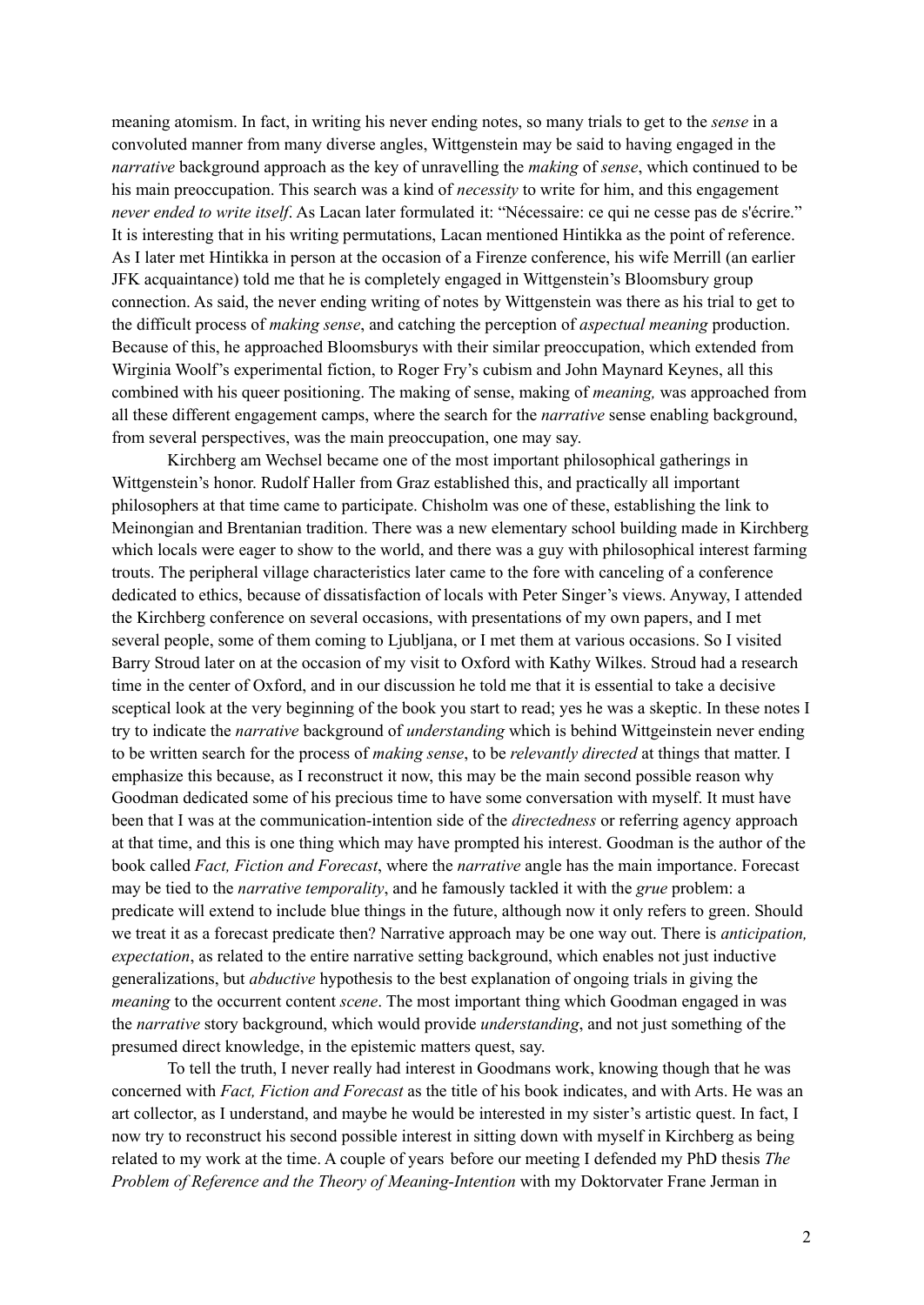Ljubljana. This was a thesis which I started to write in Paris *Ecole Freudienne, troisieme cycle* under J.-A. Miller and Lacan surveillance. Actually, J.-A. Miller suggested that I write a thesis on the controversy of definite descriptions, indicating that Lacan had interest in this, mentioning it from time to time. And Lacan was as well interested into the *real*, as he called it ("Le reel, c'est l'impossible."), perhaps in relation to his symbolic and imaginary circles, not to mention the symptome, which he became more and more involved in his Borromean knot permutations elaborations. So, the description controversy may not be just seen from the directedness to the real, but this one forthcoming into the borromean knot entanglements (by the way, I later repeatedly spent quite some time in the Milan Italy Villa Borromeo Senago Verdiglione conferences, where I performed, encountered or listened to such people as Fernando Arrabal , Jorge Luis Borges, Uwe Henrik Peters, David Rasnick, among others). My thesis turned out to be an application of the closed and open duality of Lacanian structure: the first recognized in Russell's analytic approach, and the second one in communication-intention P. F. Strawson's take on things (later I had occasion to listen to P. F. Strawson in Munich for one semester). The thesis argued in favor of the communication-intention contextualist approach, although I was also taken by some of Russell's logical proper name paradoxical trial to get rid of the context all in finishing up in contextually super-bound demonstrative directedness. Fregean semantic sense and reference intricacies were in the background. Now, my overall leaning towards the *communication-intention* direction in the approach to the controversy concerning definite descriptions *might* be in the background of Goodman's possible interest to chat.

Let me now mention some of Goodman's pupils that I encountered independently of this. The first to be mentioned is Noam Chomsky, whom I visited at MIT being recommended by Rudi Rizman (with whom Chomsky was involved in the Vietnam war tribunal along with Russell and Sartre, sharing his anarchist views). Chomsky dedicated a couple of hours to talk with me, about my view on representations and similar things. I have nice memories about this, he first led me to Sylvain Bromberger who told me about his coming to NY and about some of his epistemic justification views. I actually was teaching using some of Chomsky's introductory books with my students before this in Ljubljana, and I read his representations book. He agreed with the translation of his *Knowledge of Language* book into Slovene language at this occasion. Now, I am close to Chomsky's procedural knowledge approach. Another Goodman's pupil that I encountered was Hilary Putnam. I read his books, among others his *Mind, Language and Reality* (Meaning of Meaning things featuring water and H2O) early on, and then his *Reason, Truth and History*. I later became involved with Terry Horgan in our ontology or metaphysics project, which came out as *Austere Realism* (2008) MIT book, where we defend dynamic monistic view featuring one object, the Blobject, without any parts. Intelligibility of this project was supported through the construal of truth as indirect correspondence. In fact, this was something that Terry Horgan owed as his promise at the time he visited Harvard (together with Timmons) Putnam summer course. In this manner, this was something that myself and Terry produced together as paying the Putnam debt. I had occasion to present my approach to this to Putnam who commented on it, in a Pecs Hungary conference.

The third Goodman pupil with some importance here is Catherine Elgin, who repeatedly visited Bled international epistemology dedicated symposia that I co-founded with John Biro, and she published some of her papers in the *Acta Analytica* journal that I established. I listened to Catherine's presentations, without establishing a closer relationship however. Then, a couple of years ago, Terry Horgan, Vojko Strahovnik and myself elaborated her inspired suggestion about the core and ancillary epistemic virtues. In the recent time, Terry Horgan nudged me to read her book about considered judgment, which has some vicinities with my *chromatic illumination* by background cognitive reasons inspired approach to *narrative directedness*, along with holistic and abductive dynamical pressures in an automatic search for directedness supported centering, from the morphological content involving multidimensional background landscape and its paths involving memorable breath and directions. In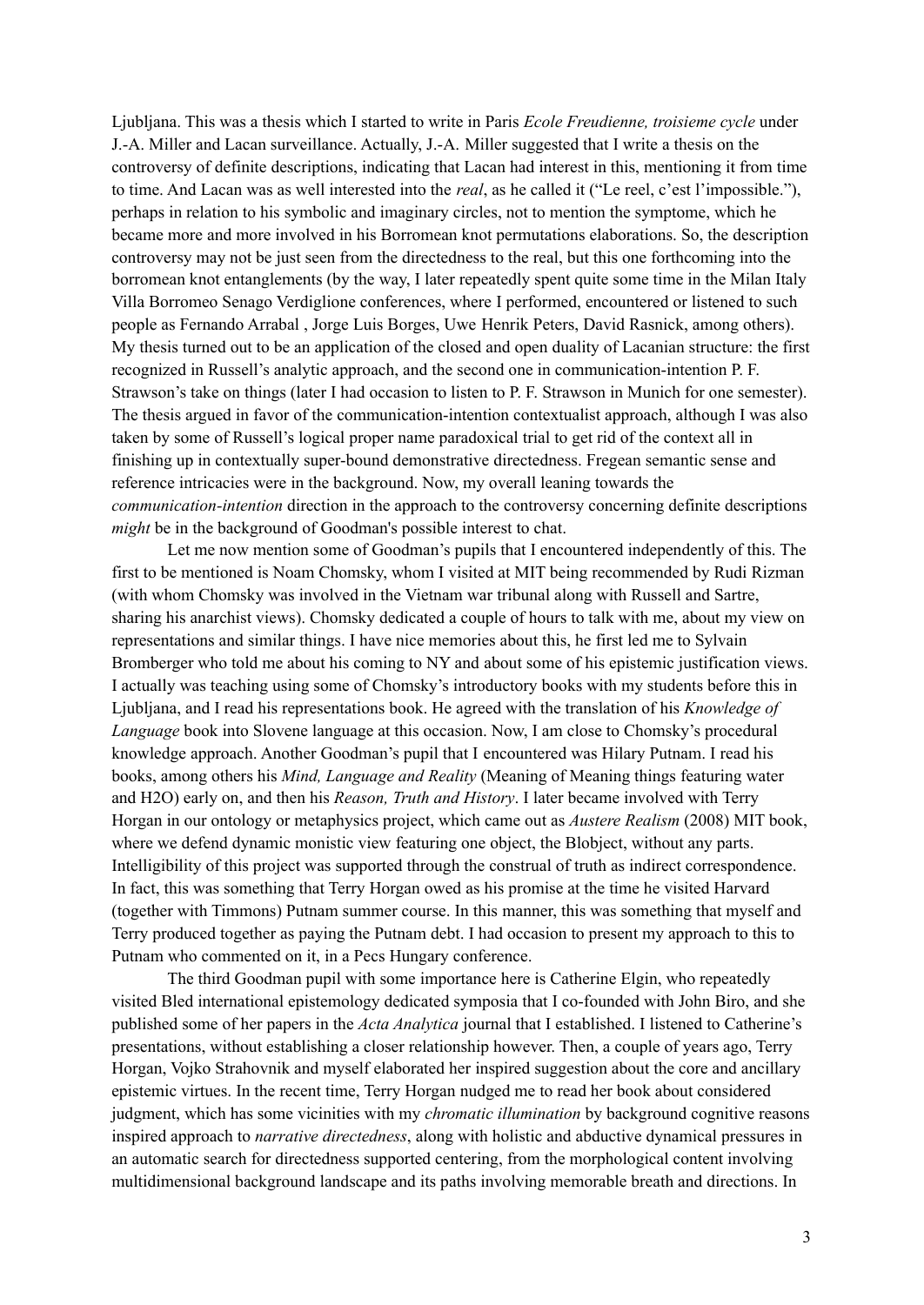reading that book, I realized that professor Elgin was engaged in a project with Goodman's inspired views upon *reference*, i.e. upon directedness. These views are closer to *understanding* as to truth and knowledge being the ultimate goals of inquiry. And this agrees, in wide brushstrokes, with my actual *narrative directedness* project. Narration offers various manners to enhance understanding, as the ultimate goal of epistemic engagement. Hintikka on Wittgenstein literary circle obsession involving Bloomsburys was already mentioned. Now, Elgin wrote a wide book *With Reference to Reference* (1983), where she spelled out the *narrative background* and *understanding* supporting epistemology approach, as against the usual epistemic atomistic justification of belief approaches. This is the second *possibility* why Goodman had the interest for this chat with myself, for I was in the *semantic reference* project, as previously told, with my leanings towards *narration* and *understanding* leaning communication-intention ways.

One of the people close to the *narrativity* project and appreciation of several *angles* in approach to meaning was my friend Edmond Wright, a poet and philosopher with some Lacanian interests, whom I met in Ljubljana and after a while visited in Cambridge. In his book *The Case For Qualia* (Wright 2008) I published a paper (Potrč 2008), and we had some interesting talks about narrativity, even jokes and perceptual mechanisms. I mention him because of his combination of narrative approach to the production of meaning, something that in this respect he shared with Goodman, I think.

## References

Chomsky, N. (1986). *Knowledge of Language: Its Nature, Origin and Use*. New York: Praeger. Elgin, C. (1983). *With Reference to Reference*. Hackett. Elgin, C. (1996). *Considered Judgment*. Princeton UP. Goodman, N. (1955). *Fact, Fiction, and Forecast*. Cambridge, MA: Harvard UP. Goodman, N. (1968). *Languages of Art. An Approach to a Theory of Symbols.* Indianapolis: Bobbs-Merrill. Haller, R. (2014). *Questions on Wittgenstein*. Oxfordshire: Routledge. Hintikka, J. (1962). *Knowledge and Belief: An Introduction to the Logic of the Two Notions*. Cornell UP. Hintikka, J. (1996). *Ludwig Wittgenstein: Half-Truths and One-and-a-half-Truths.* Springer. Horgan, T. and Potrč, M. (2008). *Austere Realism: Contextual Semantics Meets Minimal Ontology*. Cambridge, MA: MIT Press. Horgan, T., Potrč, M. and Strahovnik, V. (2018). Core and Ancillary Epistemic Virtues. *Acta Analytica* 33 (3): 295-309. Lacan, J. (1975). *Le Séminaire, Livre XXIII: Le Sinthome.* Paris: Editions du Seuil. Potrč, M. (1986). *Zapis in govorica*. Ljubljana: Partizanska knjiga Znanstveni tisk; ZIFF. Potrč, M. (1992). Sensory and Perceptual. *Acta Analytica* 7 (8): 73-90. Potrč, M. (2008). The World of Qualia. In Wright, E., ed. *The Case for Qualia*. 109-124. Potrč, M. (2011). Das Hintergrundwissen. In Marneros, A. and Rohde, A., eds. *Festschrift zum 8o. Geburtstag von Uwe Henrik Peters*. Koeln: Ana Publishers: 62-90. Potrč, M. (2020). *Zapis i govor*. Zagreb: Lara. Wright, E. (1975). Perception: A New Theory. *American Philosophical Quarterly* 14, 4: 273-286. Putnam, H. (1975). *Mind, Language and Reality: Philosophical Papers*, vol. 2. Cambridge: Cambridge UP. Putnam, H. (1981). *Reason, Truth and History*. Cambridge: Cambridge UP. Wittgenstein, L. (1921). *Logisch-Philosophische Abhandlung*. *Annalen der Naturphilosophie* 14. Wittgenstein, L. (1953). *Philosophical Investigations.* Macmillan Publishing Company.

Wright, E. (2006). *Narrative, Perception, Language and Faith*. Basingstoke: Palgrave Macmillan.